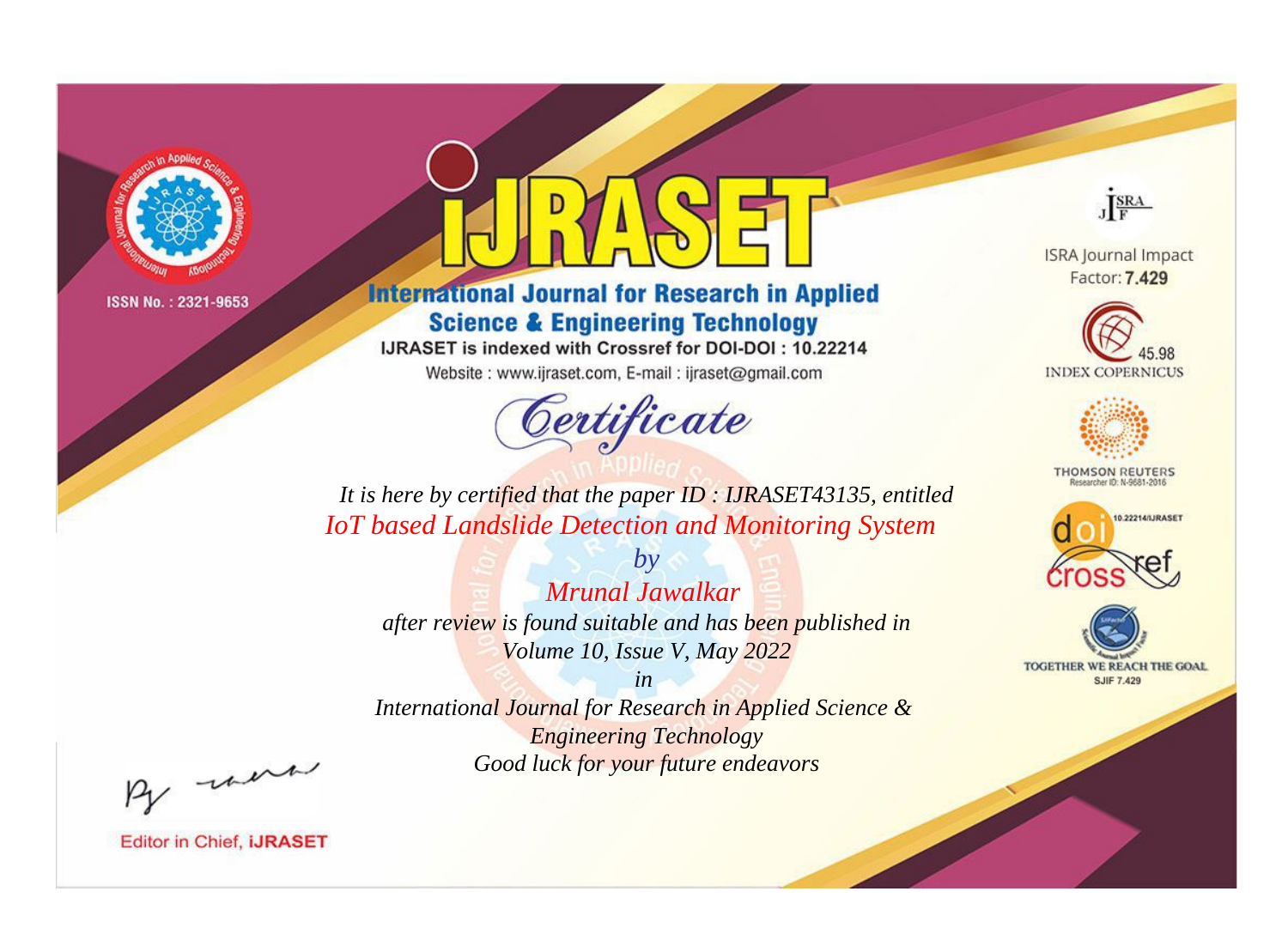

# **International Journal for Research in Applied Science & Engineering Technology**

IJRASET is indexed with Crossref for DOI-DOI: 10.22214

Website: www.ijraset.com, E-mail: ijraset@gmail.com



JERA

**ISRA Journal Impact** Factor: 7.429





**THOMSON REUTERS** 



TOGETHER WE REACH THE GOAL **SJIF 7.429** 

*It is here by certified that the paper ID : IJRASET43135, entitled IoT based Landslide Detection and Monitoring System*

*Nikita Malviya after review is found suitable and has been published in Volume 10, Issue V, May 2022*

*by*

*in* 

*International Journal for Research in Applied Science & Engineering Technology Good luck for your future endeavors*

By morn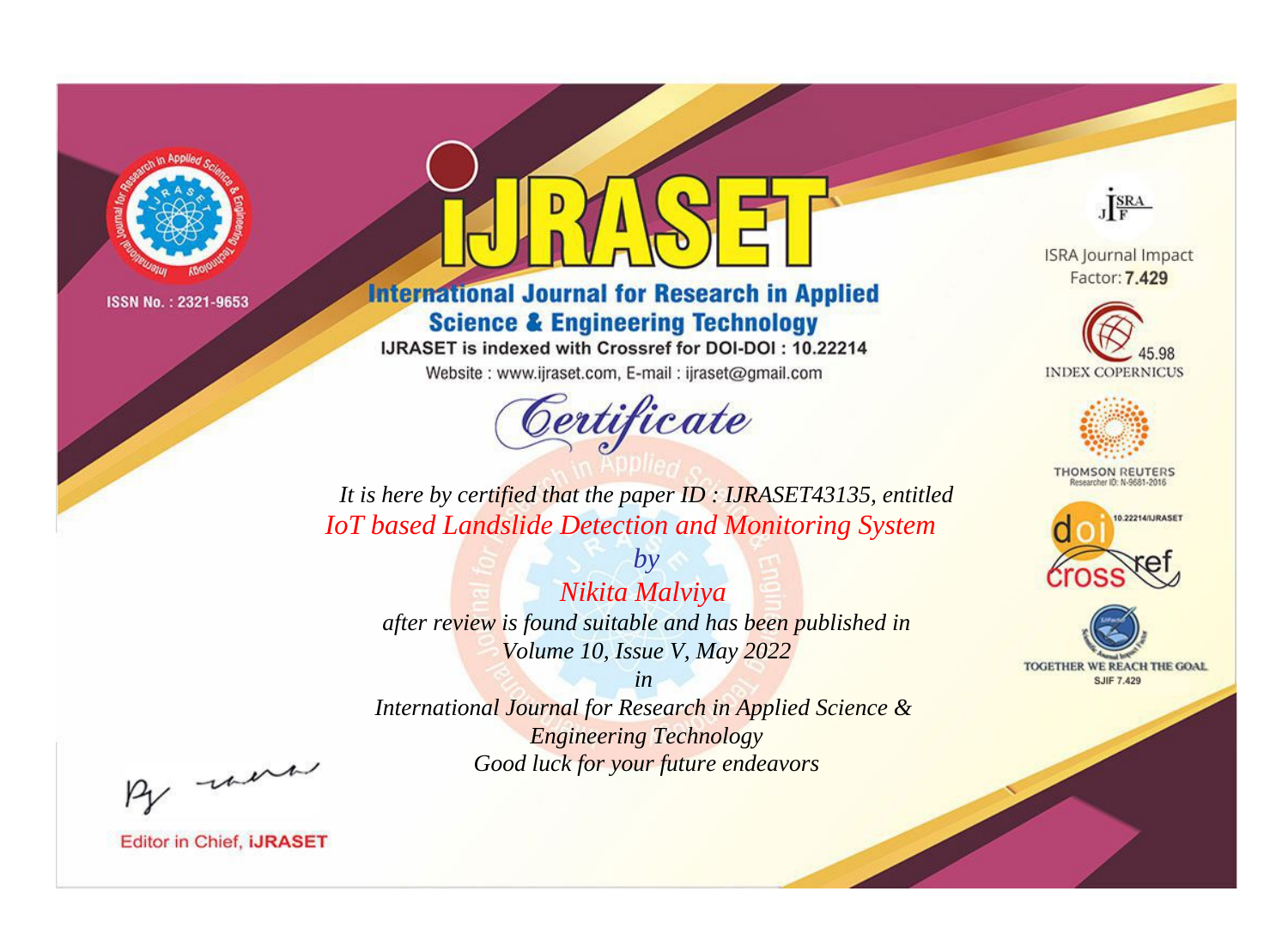

# **International Journal for Research in Applied Science & Engineering Technology**

IJRASET is indexed with Crossref for DOI-DOI: 10.22214

Website: www.ijraset.com, E-mail: ijraset@gmail.com



JERA

**ISRA Journal Impact** Factor: 7.429





**THOMSON REUTERS** 



TOGETHER WE REACH THE GOAL **SJIF 7.429** 

*It is here by certified that the paper ID : IJRASET43135, entitled IoT based Landslide Detection and Monitoring System*

*Prerna Hage after review is found suitable and has been published in Volume 10, Issue V, May 2022*

*by*

*in* 

*International Journal for Research in Applied Science & Engineering Technology Good luck for your future endeavors*

By morn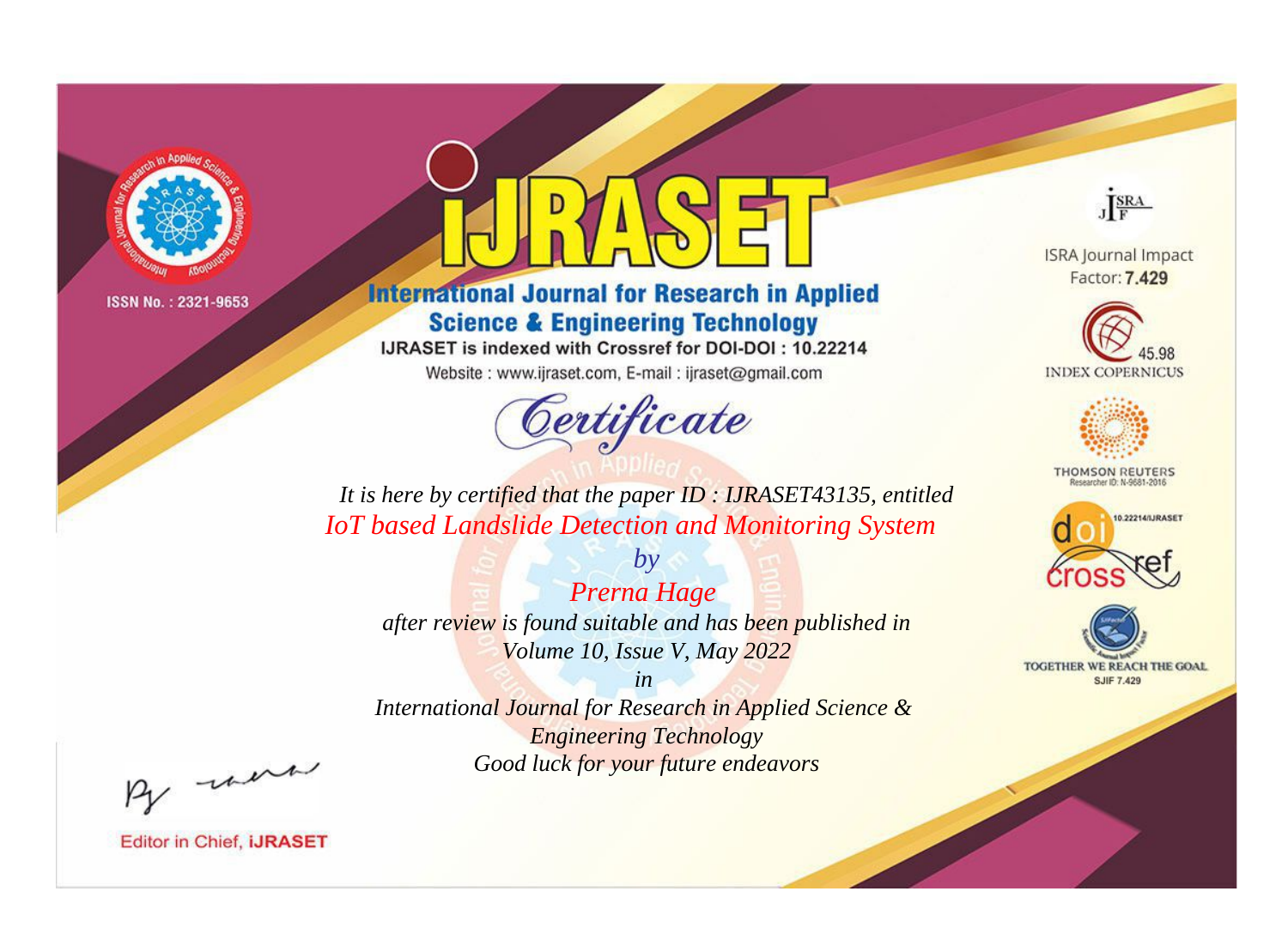

# **International Journal for Research in Applied Science & Engineering Technology**

IJRASET is indexed with Crossref for DOI-DOI: 10.22214

Website: www.ijraset.com, E-mail: ijraset@gmail.com



JERA

**ISRA Journal Impact** Factor: 7.429





**THOMSON REUTERS** 



TOGETHER WE REACH THE GOAL **SJIF 7.429** 

*It is here by certified that the paper ID : IJRASET43135, entitled IoT based Landslide Detection and Monitoring System*

*Shraddha Chakule after review is found suitable and has been published in Volume 10, Issue V, May 2022*

*by*

*in* 

*International Journal for Research in Applied Science & Engineering Technology Good luck for your future endeavors*

By morn